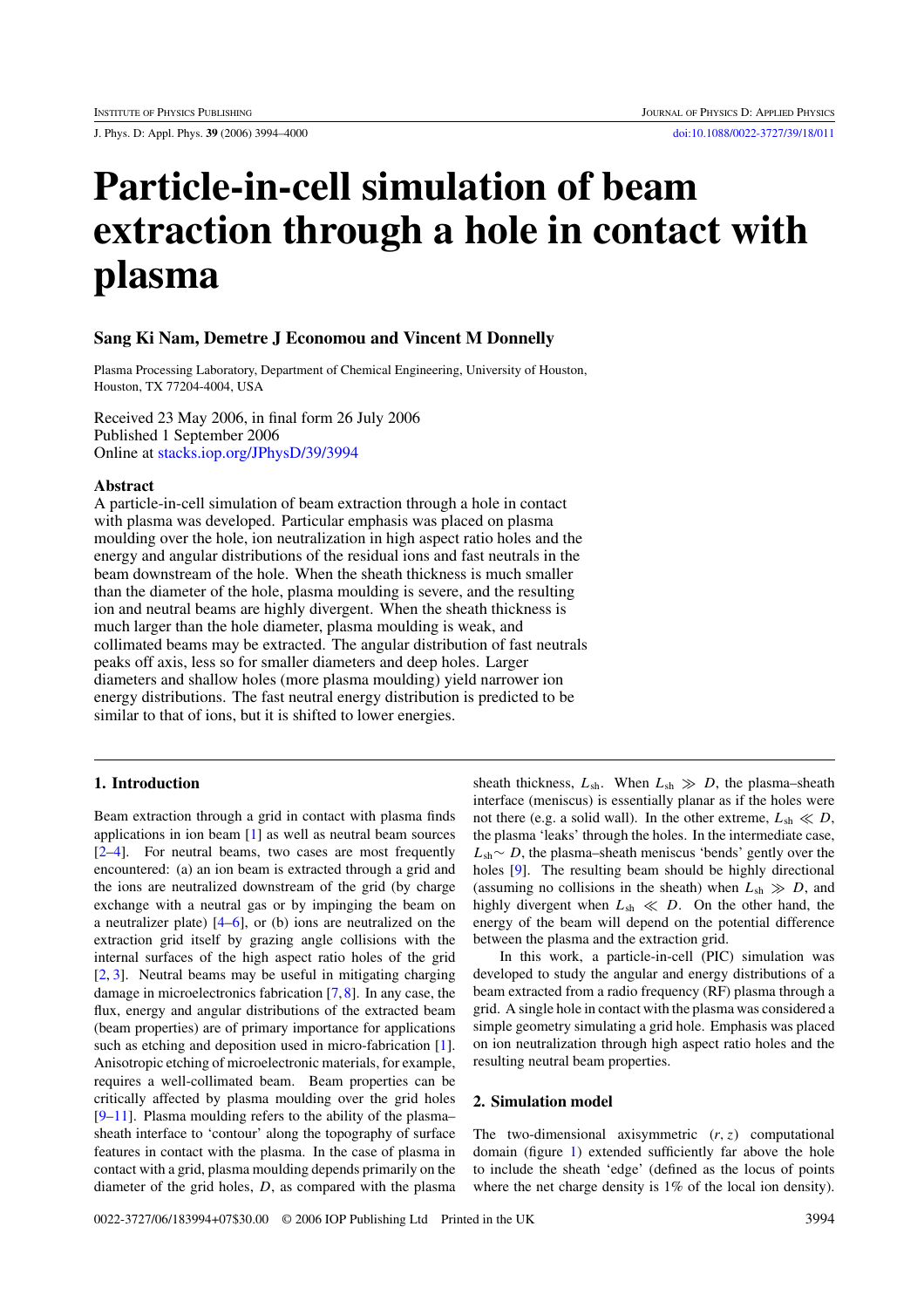<span id="page-1-0"></span>

**Figure 1.** The computational domain consisted of an axisymmetric hole through a solid at ground potential, with the symmetry condition in the radial direction far from the hole. The ion density, electron temperature and plasma potential were specified at the top.

The ion density ( $n_{i0} = 3 \times 10^{11}$  cm<sup>-3</sup>), electron temperature  $(T_e = 6.8 \text{ eV})$  and RF potential  $(V_0 = 40 + 20 \sin(2\pi ft))$ ,  $f = 13.56 \text{ MHz}$ , were specified at the top boundary of the computational domain. These conditions correspond to one of the experiments described in  $[10]$ . The wall containing the hole was conductive and at ground potential  $(V = 0)$ . A zero radial potential gradient was applied at the perimeter, and a zero axial potential gradient was applied at the bottom boundary of the computational domain.

The dynamics of a collisionless plasma can be described by the Vlasov equation in 6D phase space  $(\vec{x}, \vec{v})$ , where  $\vec{x}$  and  $\vec{v}$  are particle location and velocity, respectively

$$
\frac{\partial f}{\partial t} + \vec{v} \cdot \frac{\partial f}{\partial \vec{x}} + \frac{\vec{F}}{m} \cdot \frac{\partial f}{\partial \vec{v}} = 0.
$$
 (1)

Here *f* is the particle distribution function, and  $\vec{F}$  =  $q(\vec{E} + \vec{v} \times \vec{B})$  is the Lorenz force acting on a particle with charge *q*. The Lorenz force is generally obtained by solving Maxwell's equations. The PIC method tracks computational particles along the characteristics of the Vlasov equation with appropriate initial conditions. Particles are 'pushed' according to Newton's equation of motion,

$$
\frac{d\vec{x}}{dt} = \vec{v},
$$
  
\n
$$
\frac{d\vec{v}}{dt} = \frac{\vec{F}}{m}.
$$
\n(2)

At the end of the particle motion time step, the charge of each particle is distributed to the nodal points of the computational mesh using bilinear interpolation. Based on the resulting charge density, Poisson's equation is solved and the electric field is calculated on the nodal points. The electric field is then interpolated to the location of the particles using a bilinear function. The new electric field gives a new Lorentz force on the particles for the next motion time step. The cycle is repeated until a steady-state is reached and the statistics are adequate to calculate the particle distribution functions and the potential field.

Particle-in-cell simulation of beam extraction

| <b>Table 1.</b> Geometry of the three holes studied. |             |             |               |
|------------------------------------------------------|-------------|-------------|---------------|
| Thickness of grid                                    | $254 \mu m$ | $254 \mu m$ | $254 \,\mu m$ |
| Diameter of hole                                     | $508 \mu m$ | $127 \mu m$ | 50.8 $\mu$ m  |
| Aspect ratio                                         | 1:2         | 2:1         | 5:1           |

An electropositive argon plasma containing a single ion species and electrons was simulated. Only the ions were followed by the PIC simulation. The electron density was assumed to be given by the Boltzmann relation (see [\[17,](#page-6-0) p 40]). The plasma sheath evolved self-consistently according to the specified conditions. Ions at the upper boundary of the computational domain were sampled from a drifting Maxwellian distribution using the acceptance– rejection method [\[12\]](#page-6-0). The ion temperature was 0.1 eV. An explicit time-centred leap frog method [\[13\]](#page-6-0) was used for time integration, obeying the Courant condition,  $(v \Delta t / \Delta x) < 1$ , where *v* is the particle speed, and  $\Delta t$  and  $\Delta x$  are the time step and grid cell size, respectively. The pressure (5 mTorr) was sufficiently low for the ion flow to be collisionless. Particles injected at the top boundary of the computational domain were weighted according to their radial position so that a radially uniform ion flux was injected. Particles were pushed in a Cartesian coordinate system to avoid the singularity at  $r = 0$ . Particle distribution functions were collected at the bottom boundary of the computational domain. The Poisson equation was solved at each time step using a finite element method. Time marching continued until a periodic steadystate was achieved. The results shown below were obtained with  $3 \times 10^5$  simulation particles. Energy conservation of the integration scheme was tested using cold  $(T<sub>i</sub> = 0)$  ions in a two-dimensional DC field in the domain of figure 1. All particles collected at the bottom of the computational domain had the same energy indicating that there were no numerical artifacts.

# **3. Results and discussion**

## *3.1. Potential and electric field distributions*

Three cases were examined as shown in table 1. The hole diameter ranged from 50.8 to 127 to 508 $\mu$ m. The wall thickness was  $254 \mu m$  resulting in aspect ratios (thickness/diameter) of 5, 2 and 0.5, respectively. In all cases, results are shown after the periodic steady-state was achieved. This normally required some 100 RF cycles.

Figure [2](#page-2-0) shows the time-average potential distribution for the three cases studied. The undisturbed sheath thickness (evaluated at the wall far away from the opening) was  $130 \mu m$ under these conditions. Therefore the sheath is grossly perturbed in the case of the largest hole (figure  $2(a)$  $2(a)$ ) but it is hardly affected in the case of the smallest hole (figure [2\(](#page-2-0)*c*)). The potential profiles indicate the presence of strong lateral electric fields in the largest hole that can divert oncoming ions resulting in wide angular distributions. Also, a sizeable fraction of the ions can strike the sidewall and neutralize, despite the rather shallow (small aspect ratio) hole. The neutralized ions will emerge as fast neutrals with a wide angular distribution. The strength of the (time-average) horizontal component of the electric field is shown in figure [3.](#page-2-0) The electric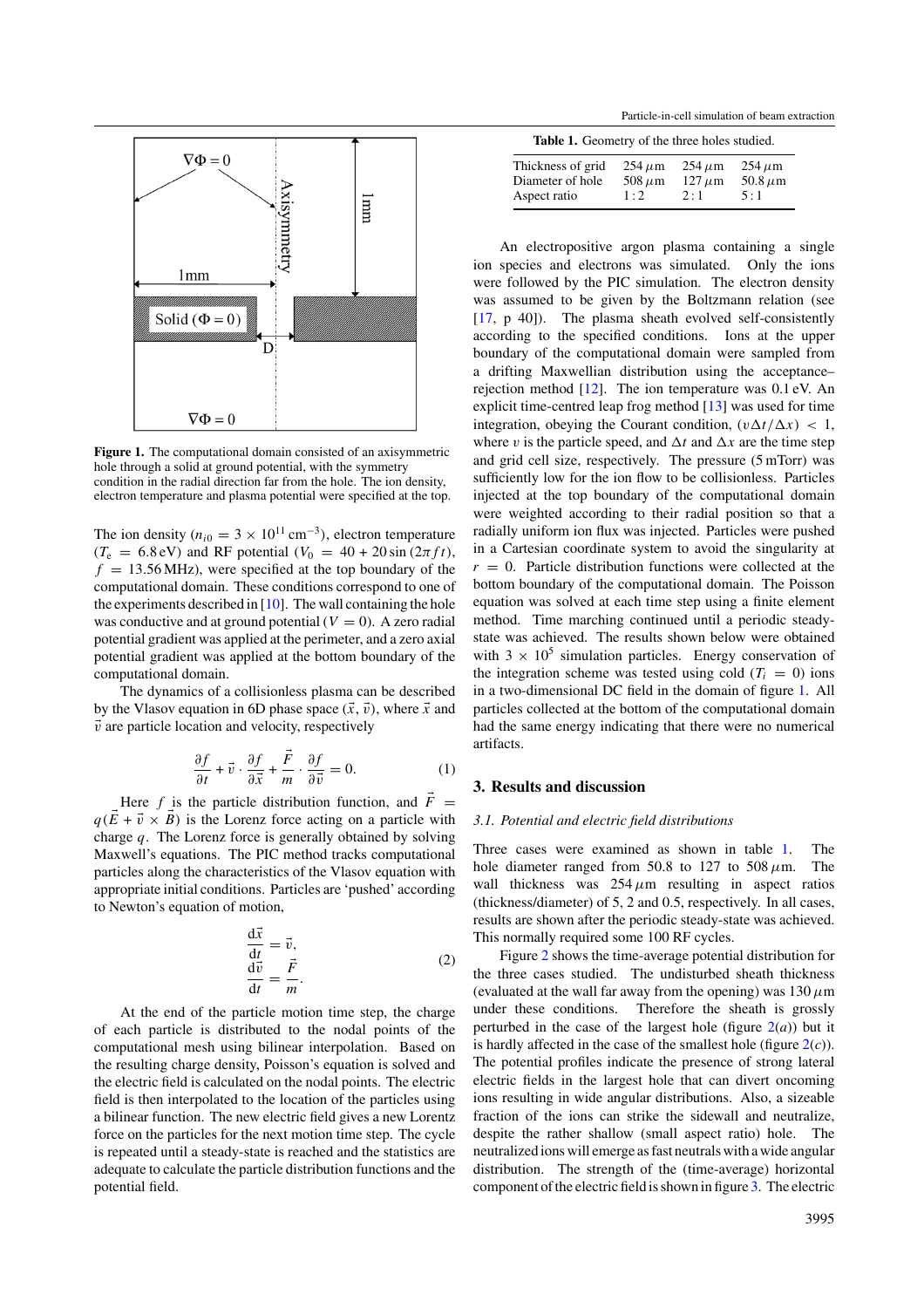<span id="page-2-0"></span>

**Figure 2.** Time average potential distribution around holes with a diameter of 508  $\mu$ m (*a*), 127  $\mu$ m (*b*) and 50.8  $\mu$ m (*c*). The undisturbed sheath thickness (on the wall away from the opening) was  $130 \mu$ m. Ion flow was from top to bottom through a hole in a  $254 \mu$ m thick solid grounded wall (represented by the grey area).

field has a rather weak horizontal component in the smallest hole (figure  $3(c)$ ). In this case ions are accelerated mainly by the vertical component of the field. Thus, ions acquire a significant vertical velocity before arriving in the hole, where



**Figure 3.** Magnitude of the time average horizontal component of the electric field for the conditions of figure 2.

they 'feel' a horizontal field component (diverging field) for only a short time. Ions still have an angular distribution in the sheath, however, and a fraction of them can strike the sidewall to neutralize, exiting the hole as a fast neutral beam.

## *3.2. Ion energy and angular distributions*

The energy distribution of the emerging ion beam is shown in figure [4.](#page-3-0) In the case of the largest hole, ions sample more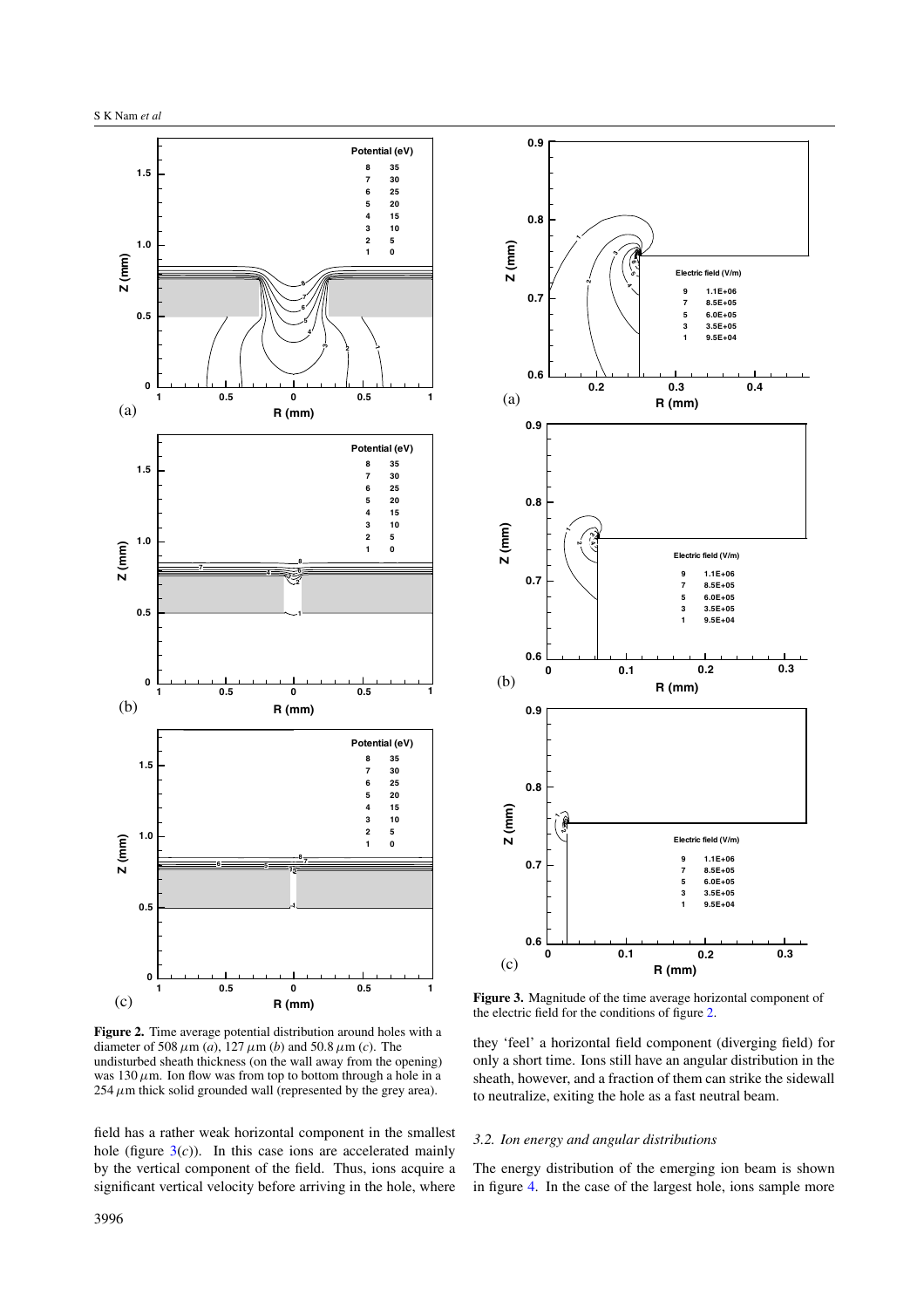<span id="page-3-0"></span>

**Figure 4.** IED at the bottom of the computational domain for the conditions of figure [2.](#page-2-0)

of the average energy of the oscillating electric field, and the ion energy distribution (IED) exhibits a single peak. This case corresponds to an ion transit time in the sheath that is longer than the field period  $[15-17]$ . This is evident in figure  $2(a)$  $2(a)$ where the 'sheath' (region where potential gradients exist)

extends all the way to the bottom of the domain. In contrast, in the case of the smallest hole, the transit time of ions through the sheath is shorter than the RF period. Thus ions feel more of the instantaneous sheath potential and the IED has the characteristic double-peak shape (figure  $4(c)$ ). The IED of the intermediate size hole (figure  $4(b)$ ) also shows two peaks but the energy separation of these peaks is smaller (39.6 V compared with  $43.2$  V in figure  $4(c)$ ).

The ion angular distributions (IAD) are shown in figure [5.](#page-4-0) Large diameters and shallow holes give wide angular distributions (figure  $5(a)$  $5(a)$ ), while small diameters and deep holes give narrow distributions (figure [5\(](#page-4-0)*c*)). The half-widthat-half-maximum (HWHM) of the distributions for 508  $\mu$ m, 127*µ*m and 50.8*µ*m diameter holes are 47.5◦, 11.7◦ and 4.3◦, respectively. The HWHM of the IED on a flat wall (no plasma moulding) is 1.6◦ under these conditions.

### *3.3. Comparison with experiments*

Figure [6](#page-4-0) shows a comparison of simulation predictions with data from [\[10\]](#page-6-0). The sharp drop off in the measured IAD, beyond 30◦, was due to beam shadowing in the experimental apparatus. Otherwise a wide angular distribution was observed as seen in the simulations. The measured IED had a single peak with a shape quite similar to the simulated IED. The width of the IED, however, was smaller in the simulation probably because of underestimating the sheath potential used in the simulation.

## *3.4. Fast neutral energy and angular distributions*

Ions that encounter the wall were assumed to neutralize with 100% probability [\[17\]](#page-6-0). Ions would neutralize by, for example, an Auger process, a distance of the order of  $\sim$ 1 Å from the surface. A simple surface interaction model was used, assuming specular scattering with an energy exchange given by [\[18\]](#page-6-0)

$$
\sqrt{\frac{\varepsilon_r}{\varepsilon_i}} = \left(\frac{\mu}{\mu+1}\right)^2 \left(\cos \chi_{1/2} + \sqrt{\frac{1}{\mu^2} - \sin^2 \chi_{1/2}}\right)^2,
$$
  

$$
\chi_{1/2} = \frac{\pi}{2} - \vartheta_i, \qquad \mu = \frac{m_{\text{Ar}}}{m_{\text{wall}}}.
$$
 (3)

Here  $\varepsilon_i$  and  $\varepsilon_r$  are kinetic energy of the incident and reflected atom, respectively,  $\theta_i$  is the incident angle and  $m_{\text{Ar}}$ and  $m_{\text{wall}}$  are the mass of the argon atom and the wall material atom, respectively.

This expression corresponds to two successive binary collisions of the impinging ion (actually a neutral by the time it encounters the surface) with surface atoms. Specular scattering may be a reasonable approximation for grazing angle collisions with atomically flat surfaces. However, it is expected to be a poor approximation for non-grazing angle collisions especially of real (rough) surfaces.

Figure [7](#page-5-0) shows the fast neutral energy distributions (NED) for the 127 and 50.8  $\mu$ m diameter holes. The corresponding IED are also shown. The NED is similar to the IED except for a shift to lower energies due to collisions with surface atoms. The energy loss is larger in the case of the  $127 \mu m$ diameter hole because of the smaller angle (with respect to the surface normal) at which ions strike the surface. This is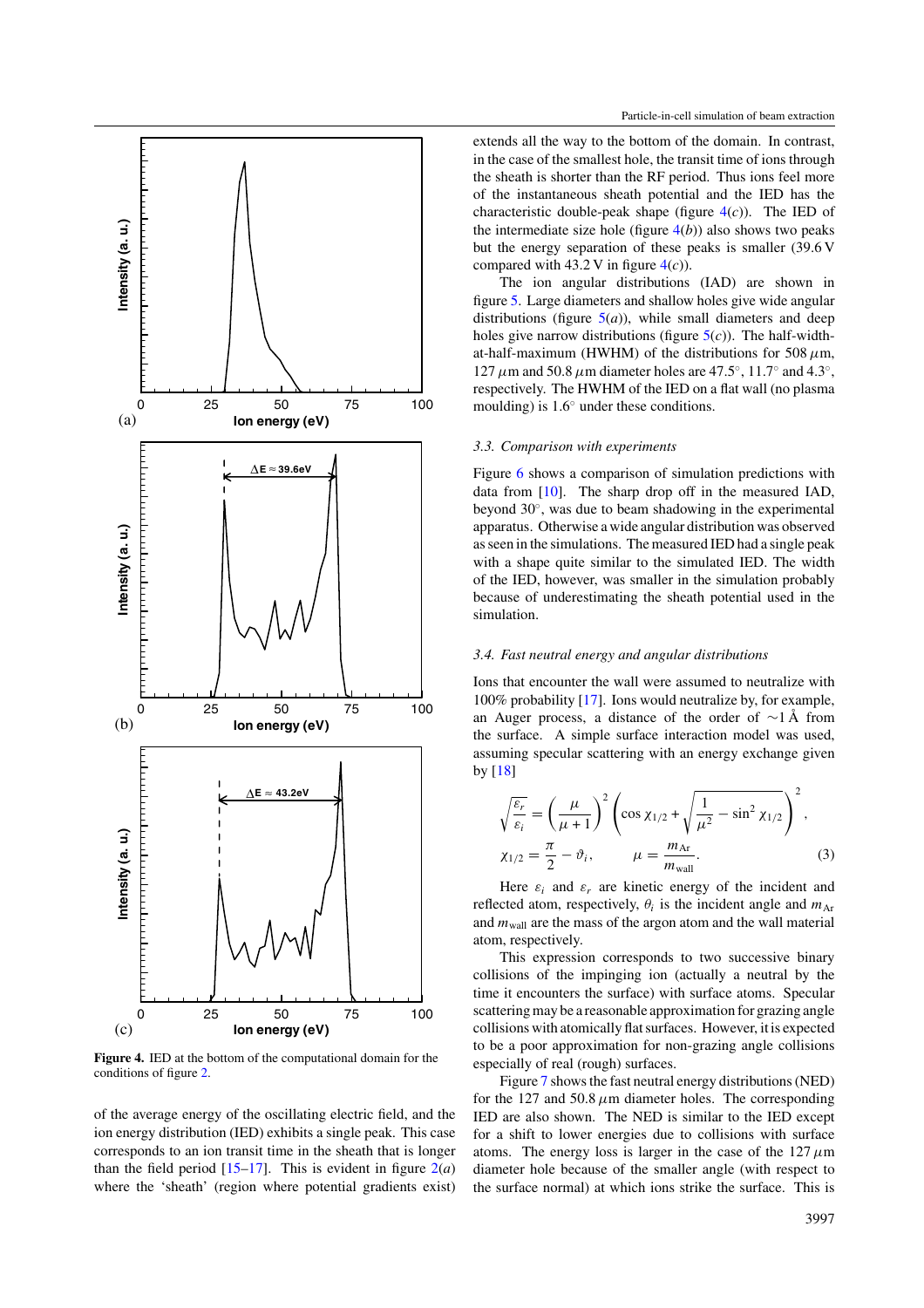<span id="page-4-0"></span>

**Figure 5.** IAD at the bottom of the computational domain (– for the conditions of figure [2.](#page-2-0) The HWHM of the IAD on the wall for an undisturbed sheath (away from the opening) is  $1.6°$  (- - - -).

a result of more plasma moulding and a stronger component of the horizontal electric field for the larger hole (compare figure  $3(b)$  $3(b)$  with  $3(c)$ ). The area under the curves give the relative flux of neutrals compared with the ions. Clearly, most



Figure 6. Comparison of simulation predictions (-igure 6. Comparison of simulation predictions (-igure) experimental data  $(\cdots)$  from [\[10\]](#page-6-0), for a hole diameter of 508  $\mu$ m. Due to shadowing in the experimental apparatus, there is a cut-off in the measured IAD around 30◦.

of the oncoming ions strike the internal walls of the holes and are neutralized. The fast neutral angular distributions (NAD) for the 127 and 50.8  $\mu$ m hole diameters are shown in figure [8.](#page-5-0) The angular distributions of the residual ions are also shown. The NADs peak off normal as dictated by the geometry of specular reflection. The 'hole' in the centre of the NAD (around zero angle) is larger for the  $127 \mu m$  diameter hole, reflecting the wider IAD obtained in that hole. Otherwise the NADs are as wide as the parent IADs. Figure [8](#page-5-0) suggests that smaller diameters and deeper holes give narrower NAD with a smaller 'hole' in the centre of the distribution.

For the three cases of table [1](#page-1-0) studied, the fraction of ions entering the hole that were neutralized (struck the sidewall) was 51%, 85%, and 87% for the 254*µ*m, 127*µ*m and 50.8*µ*m hole diameter, respectively. Since the 50.8*µ*m hole has a much higher aspect ratio, compared with the 127*µ*m hole, one would expect more than 2% difference in the degree of neutralization between these holes. However, plasma moulding over the  $50.8 \mu$ m hole is weaker, resulting in higher ion directionality, thus compensating for the aspect ratio difference.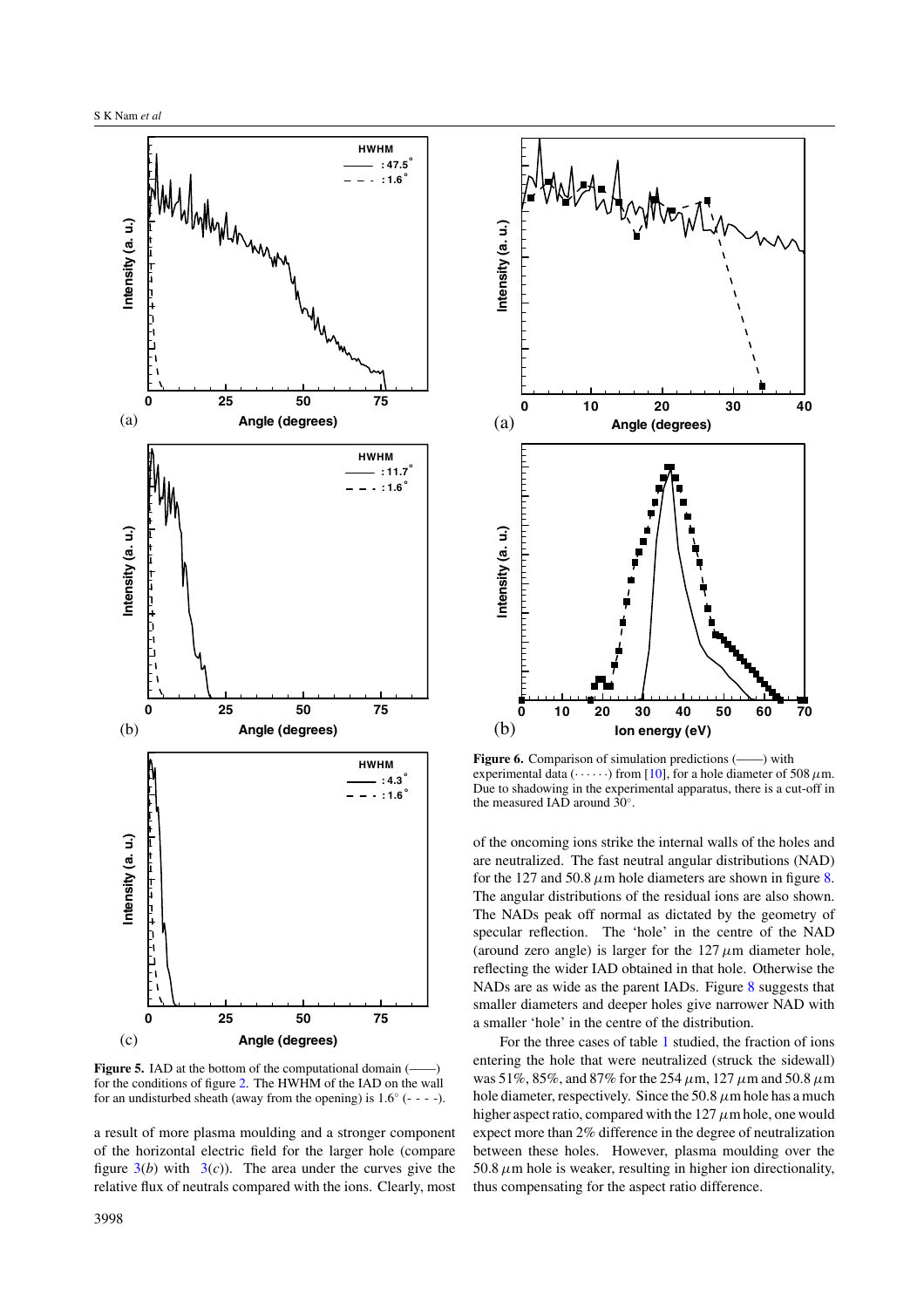<span id="page-5-0"></span>

**Figure 7.** Fast NED at the bottom of the computational domain  $(-)$  for a hole diameter of 127  $\mu$ m (*a*) and 50.8  $\mu$ m (*b*). The corresponding IED are shown as dashed lines.

# **4. Summary**

A PIC simulation was developed to study the effect of plasma moulding on the energy and angular distributions of beams extracted from a hole in contact with the plasma. Emphasis was placed on ion neutralization by surface collision with the internal walls of high aspect ratio holes. This is one method of generating a fast neutral beam that can find applications in charge-free microelectronics manufacturing. When the sheath thickness is much smaller than the diameter of the hole, plasma moulding is severe, the plasma–sheath interface 'dips' inside the hole, and the resulting ion and neutral beams are highly divergent. When the sheath thickness is much larger than the hole diameter, plasma moulding is weak, and collimated beams may be extracted. The angular distribution of fast neutrals peaks off axis, less so for smaller diameter and deep holes. Larger diameter and shallow holes (more plasma moulding) yield narrower IED. The fast NED is similar to that of ions, but it is shifted to lower energies as ions lose energy in collisions with the wall.



**Figure 8.** Fast NAD at the bottom of the computational domain  $($ ) for a hole diameter of 127  $\mu$ m (*a*) and 50.8  $\mu$ m (*b*). The corresponding IAD are shown as dashed lines.

#### **Acknowledgments**

Financial support from the National Science Foundation (CTS 0072854 and MII-0303790) and the Texas Advanced Technology Program is gratefully acknowledged.

## **References**

- [1] Rossnagel S M, Cuomo J J and Westwood W D (ed) 1990 *Handbook of Plasma Processing Technology* (Park Ridge, NJ: Noyes)
- [2] Panda S, Economou D J and Chen L 2001 *J. Vac. Sci. Technol.* A **19** [398](http://dx.doi.org/10.1116/1.1344909)
- [3] Samukawa S, Sakamoto K and Ichiki K 2002 *J. Vac. Sci. Technol.* A **20** [1566](http://dx.doi.org/10.1116/1.1494820)
- [4] Kim S J, Lee H J, Yeom G Y and Lee J K 2004 *Japan. J. Appl. Phys* **43** [7261](http://dx.doi.org/10.1143/JJAP.43.7261)
- [5] Nichols C A and Manos D M 1996 *J. Appl. Phys* **80** [2643](http://dx.doi.org/10.1063/1.363180)
- [6] Cuthbertson J W, Motley R W and Langer W D 1992 *Rev. Sci. Instrum* **63** [5279](http://dx.doi.org/10.1063/1.1143440)
- [7] Economou D J and Alkire R C 1988 *J. Electrochem. Soc.* **[135](http://dx.doi.org/10.1149/1.2095842)** 941
- [8] Hwang G S and Giapis K P 1997 *J. Vac. Sci. Technol.* B **[15](http://dx.doi.org/10.1116/1.589258)** 70 Kinoshita T, Hane M and McVittie J P 1996 *J. Vac. Sci. Technol.* B **14** [560](http://dx.doi.org/10.1116/1.588431)